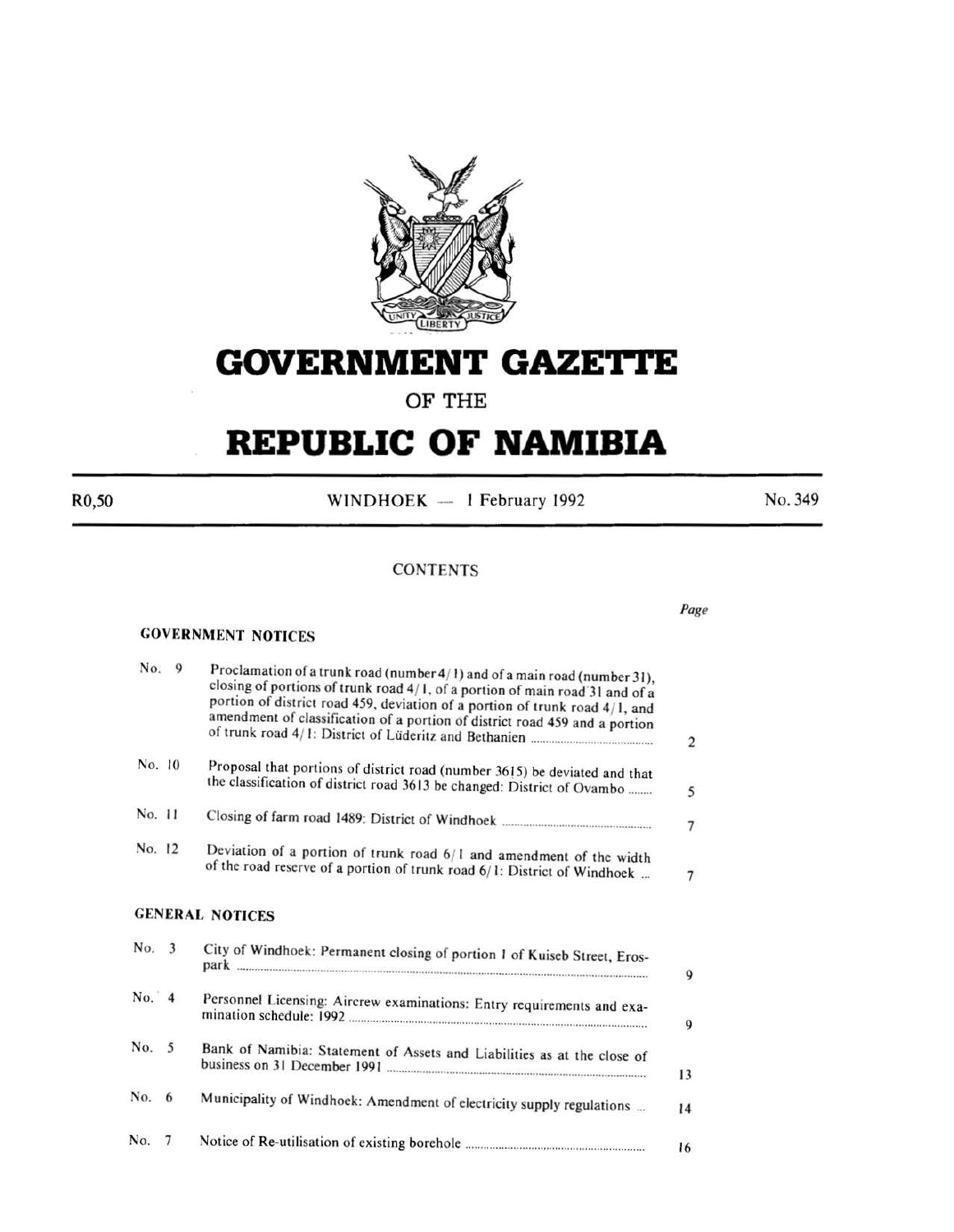-

# **Government Notices**

#### MINISTRY OF WORKS, TRANSPORT AND COMMUNICATION

No. 9

1992

PROCLAMATION OF A TRUNK ROAD (NUMBER 4/1) AND OF A MAIN ROAD (NUMBER 31), CLOSING OF PORTIONS OF TRUNK ROAD 4/1, OF A PORTION OF MAIN ROAD 31 AND OF A PORTION OF DISTRICT ROAD 459, DEVIATION OF A PORTION OF TRUNK ROAD 4/1, AND AMENDMENT OF CLASSIFICATION OF A PORTION OF DISTRICT ROAD 459 AND A PORTION OF TRUNK ROAD 4/1: DISTRICTS OF LUDERITZ AND BETHANIEN

It is hereby made known -

- (a) in terms of section 22(2) of the Roads Ordinance, 1972 (Ordinance 17 of 1972), that the President has, in the districts of Bethanien and Liideritz-
	- (i) under section  $22(1)(a)$  of the said Ordinance proclaimed a road on land where no road previously existed and defined the course thereof as described in Schedules I and II and shown on sketch-map Pl485 by the symbols D-E-F and H-J-K, respectively;
	- (ii) under section  $22(1)(c)$  of the said Ordinance closed the portions of trunk road 4/ I described in Schedules III and IV and shown on sketch-map Pl485 by the symbols N-P-K and D-L-M, respectively;
	- (iii) under section  $22(1)(c)$  of the said Ordinance deviated the portion of trunk road 4/ I described in paragraph (a) of Schedule V and shown on sketch-map Pl485 by the symbols A-C, from the route so described and shown, to the route described in paragraph (b) of the said Schedule and shown on sketch-map Pl485 by the symbols A-B-C;
	- (iv) in terms of section 22(1)(a) of the said Ordinance proclaimed a road on land where no road previously existed and defined the course thereof as described in Schedules VI and VII and shown on sketchmap Pl485 by the symbols J-0-N and Q-M, respectively;
	- (v) in terms of section  $22(1)(c)$  of the said Ordinance closed the portion of main road 31 described in Schedule VIII and shown on sketchmap Pl485 by the symbols L-Q; and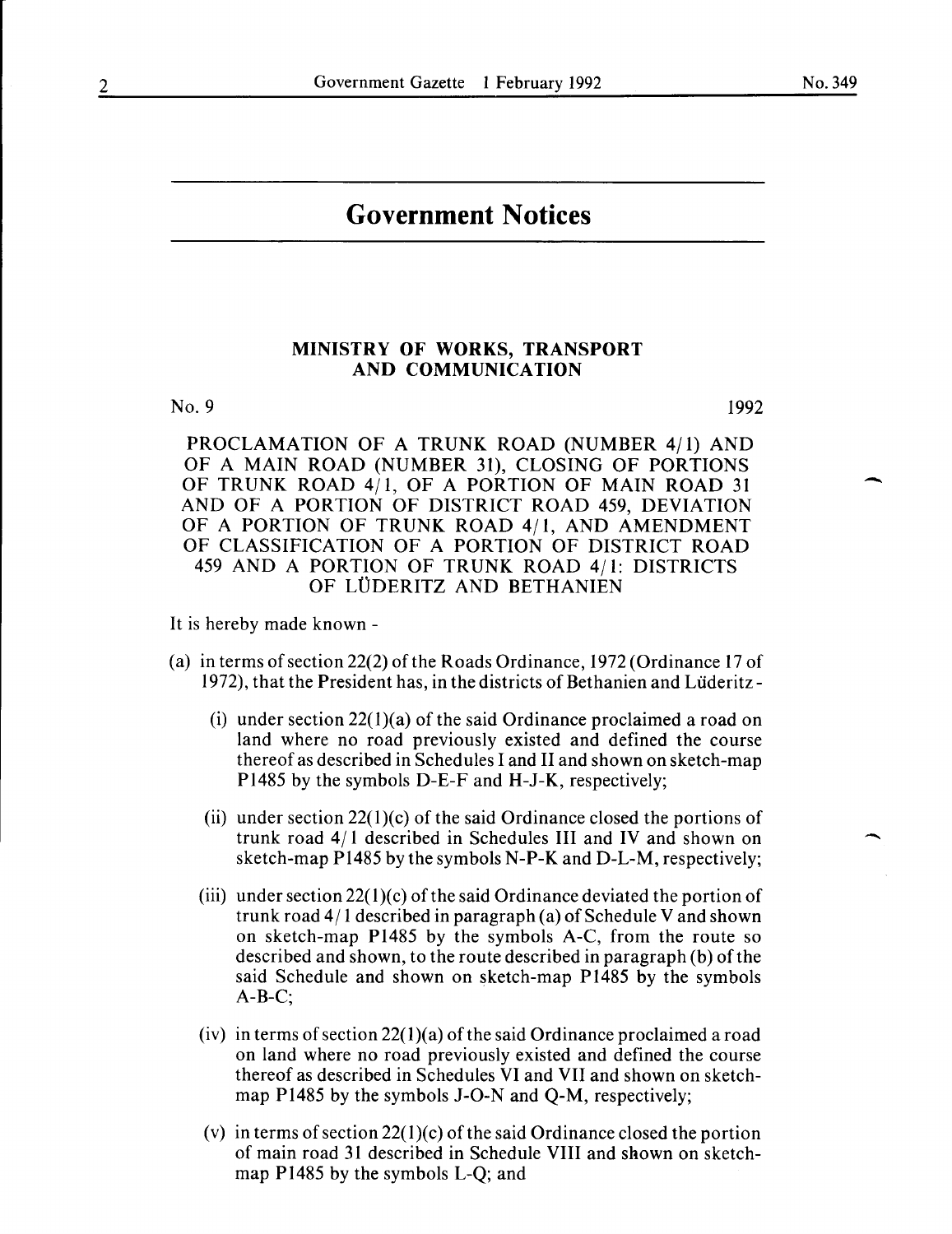- (vi) in terms of section  $22(1)(c)$  of the said Ordinance closed the portion of district road 459 described in Schedule IX and shown on sketchmap PI485 by the symbols H-0-P; and
- (b) in terms of section 23(3) of the said Ordinance that the President has-
	- (i) under section  $23(1)(a)$  of the said Ordinance declared the road referred to in paragraph (a)(i) to be a trunk road (number  $4/1$ );
	- (ii) in terms of section  $23(1)(e)$  of the said Ordinance amended the declaration as district road of the portion of district road 459 described in Schedule X and shown on sketch-map PI485 by the symbols F-G-H, to trunk road  $4/1$ ;
	- (iii) in terms of section  $23(1)(e)$  of the said Ordinance amended the declaration as trunk road of the portion of trunk road 4/ I described in Schedule XI and shown on sketch-map PI485 by the symbols M-N, to main road 3I; and
	- (iv) in terms of section  $23(1)(b)$  of the said Ordinance declared the road referred to in paragraph (a)(iv) to be a main road (number 3I).

The said sketch-map shall at all times lie open to inspection at the office of the Permanent Secretary: Works, Transport and Communication, Windhoek, during normal office hours.

#### SCHEDULE I

From a point (D on sketch-map P1485) on trunk road  $4/1$  on the farm Plaas 176 generally south-south-eastwards across the said farm to a point (E on sketch-map PI485) on the said farm; thence generally southwards across the said farm and the farm Portion 6 of Plaas I76 to a point (F on sketch-map Pl485) on district road 459 on the last-mentioned farm.

#### SCHEDULE II

From a point (H on sketch-map PI485) on district road 459 on the farm Brackwasser I44 generally east-south-eastwards across the said farm to a point (Jon sketch-map P 1485) on the said farm; thence generally east-southeastwards across the said farm to a point (K on sketch-map P I485) on trunk road 4/1 on the said farm.

#### SCHEDULE III

From a point (N on sketch-map Pl485) on the farm Brackwasser I44 generally south-south-eastwards across the said farm to a point (P on sketch-map Pl485) on the said farm; thence generally south-eastwards across the said farm to a point (K on sketch-map PI485) on the said farm.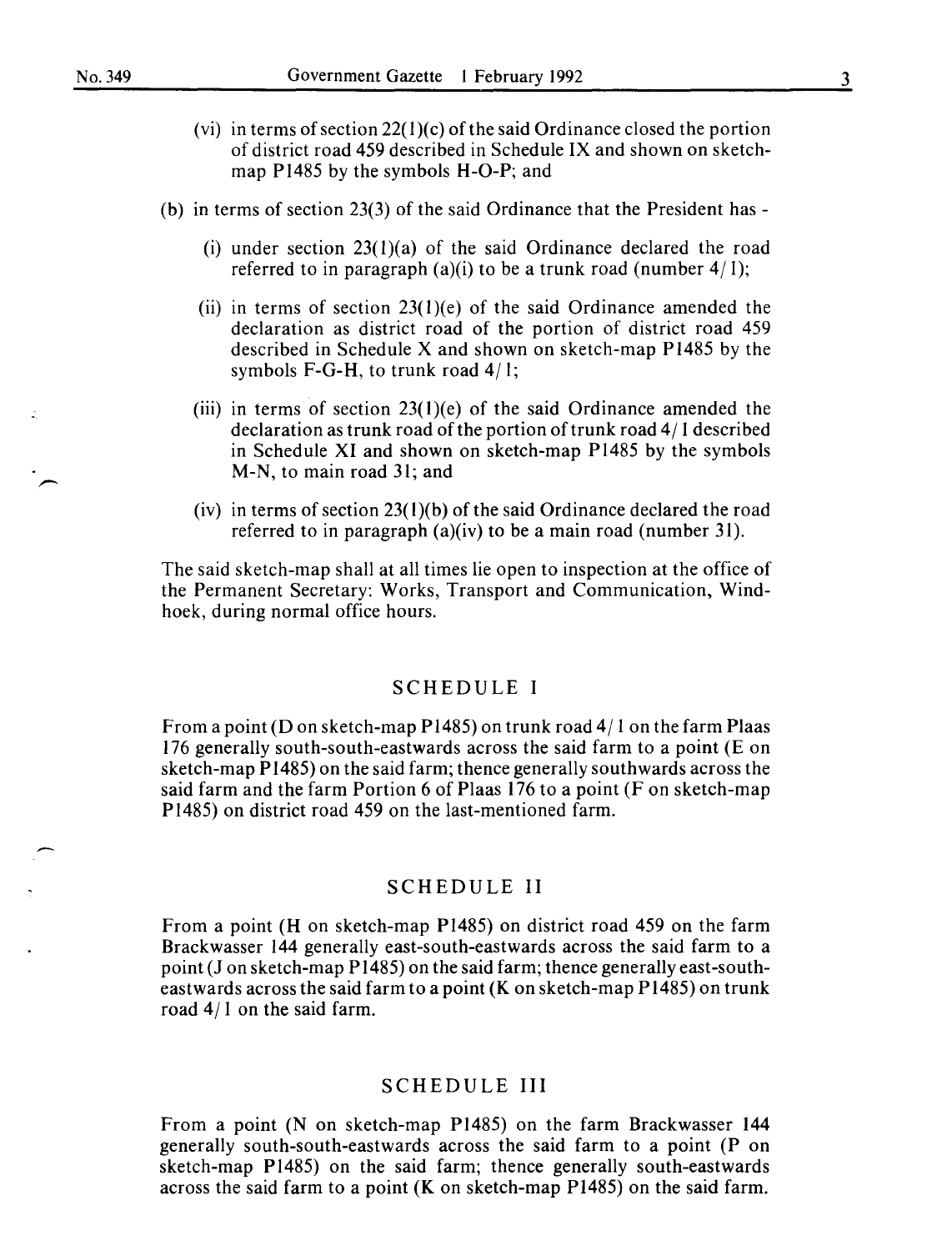#### SCHEDULE IV

From a point (D on sketch-map P1485) on the farm Plaas 176 generally south-eastwards and more and more south-south-eastwards across the said farm to a point (L on sketch-map  $P1485$ ) on the said farm; thence generally south-south-eastwards across the said farm and the farm Portion 6 of Plaas 176 to a point (M on sketch-map P1485) on the last-mentioned farm.

### SCHEDULE V

- (a) From a point (A on sketch-map P1485) on the farm Aus Townlands 36 generally east-north-eastwards across the said farm and the farm Augustfelde 42 to a point (C on sketch-map P1485) on the lastmentioned farm.
- (b) From a point (A on sketch-map P1485) on the farm Aus Townlands 36 generally eastwards across the said farm and the farm Augustfelde 42 to a point (B on sketch-map P1485) on the last-mentioned farm; thence generally north-eastwards across the last-mentioned farm to a point (C on sketch-map P1485) on the last-mentioned farm.

#### SCHEDULE VI

From a point (J on sketch-map P1485) on the farm Brackwasser 144 generally northwards across the said farm to a point (0 on sketch-map P 1485) on the said farm; thence generally northwards across the said farm to a point (N on sketch-map  $P1485$ ) on the said farm.

#### SCHEDULE VII

From a point (Q on sketch-map P1485) on the farm Plaas 176 generally south-south-westwards across the said farm and the farm Portion 6 of Plaas 176 to a point (M on sketch-map P1485) on the last-mentioned farm.

#### SCHEDULE VIII

From a point (Lon sketch-map P1485) on trunk road 4/ 1 on the farm Plaas 176 generally north-eastwards across the said farm to a point (Q on sketchmap P1485) on main road 31 on the said farm.

### SCHEDULE IX

From a point (H on sketch-map P1485) on the farm Brackwasser 144 generally east-north-eastwards across the said farm to a point (0 on sketchmap P1485) on the said farm; thence generally east-north-eastwards across the said farm to a point (P on sketch-map P1485) on trunk road 4/ 1 on the said farm.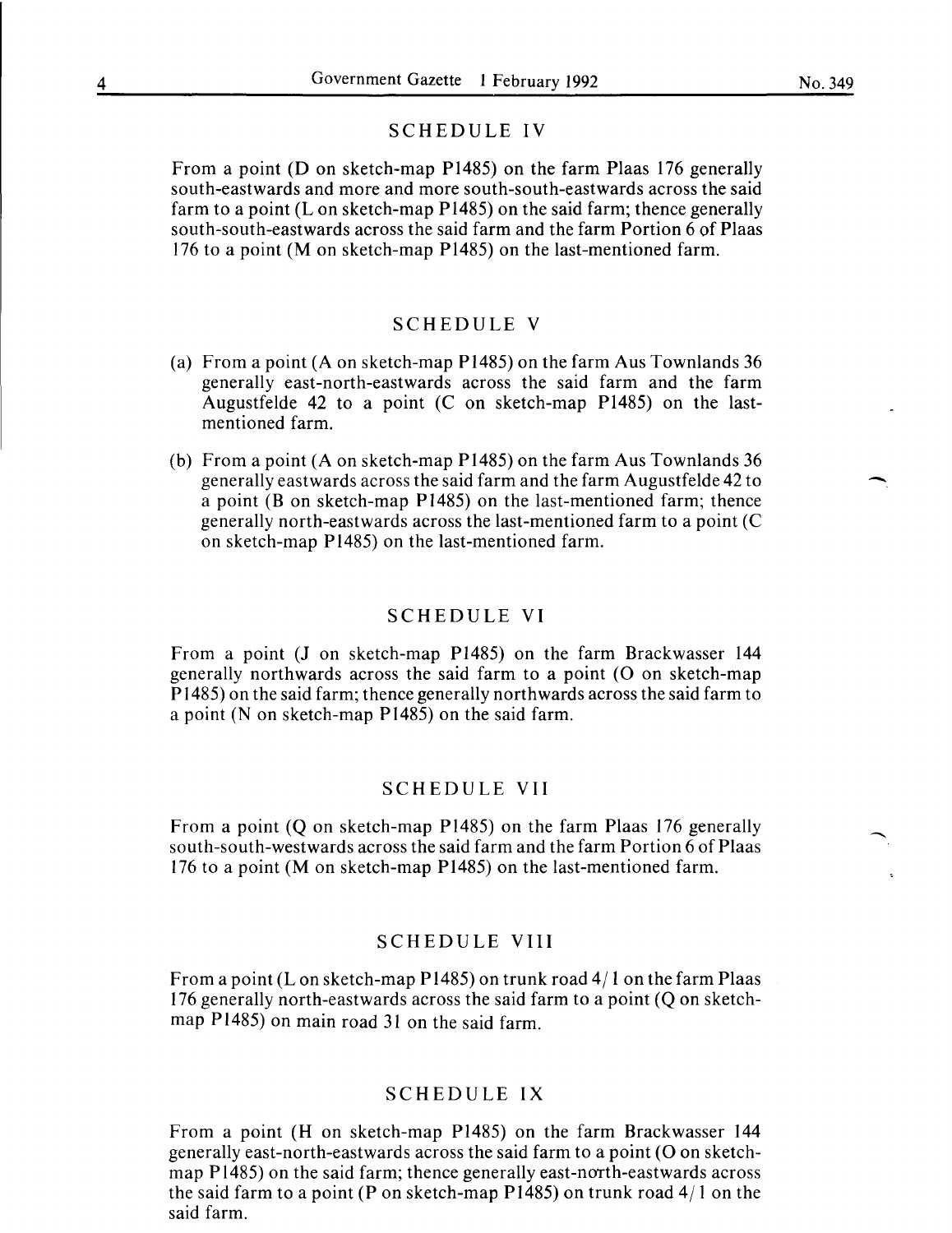#### SCHEDULE X

From a point (F on sketch-map P1485) on the farm Portion 6 of Plaas 176 generally southwards and more and more south-south-eastwards across the said farm and the farm Brackwasser 144 to a point (G on sketch-map P1485) on the last-mentioned farm; thence generally east-south-eastwards across the last-mentioned farm to a point (H on sketch-map P1485) on the lastmentioned farm.

# SCHEDULE XI

From a point (M on sketch-map P1485) on the farm Portion 6 of Plaas 176 generally southwards and more and more south-south-eastwards across the said farm and the farm Brackwasser 144 to a point (N on sketch-map P1485) on the last-mentioned farm.

#### MINISTRY OF WORKS, TRANSPORT AND COMMUNICATION

No: 10

1992

# PROPOSAL THAT PORTIONS OF DISTRICT ROAD (NUMBER 3615) BE DEVIATED AND THAT THE CLASSIFICATION OF DISTRICT ROAD 3613 BE CHANGED: DISTRICT OF OVAMBO

In terms of section 20(1) of the Roads Ordinance, 1972 (Ordinance 17 of 1972), it is hereby made known that the Permanent Secretary: Works, Transport and Communication proposes that, in the district Ovambo -

- (a) the portion of district road 3615 described in paragraph (a) of Schedule I and shown on sketch-map P1492 by the symbols F-G-H, be deviated from the route so described and shown, to the route described in paragraph (b) of the said Schedule and shown on sketch-map P1492 by the symbols F-H (see insert-sketch A);
- (b) the portion of district road 3615 described in paragraph (a) of Schedule II and shown on sketch-map P1492 by the symbols K-L-M, be deviated from the route so described and shown, to the route described in paragraph (b) of the said Schedule and shown on sketch-map P 1492 by the symbols K-LI-M (see insert-sketch B);
- (c) the portion of district road 3615 described in paragraph (a) of Schedule III and shown on sketch-map P1492 by the symbols 0-P, be deviated from the route so described and shown, to the route described in paragraph (b) of the said Schedule and shown on sketch-map P 1492 by the symbols 0-01-P (see insert-sketch C); and

5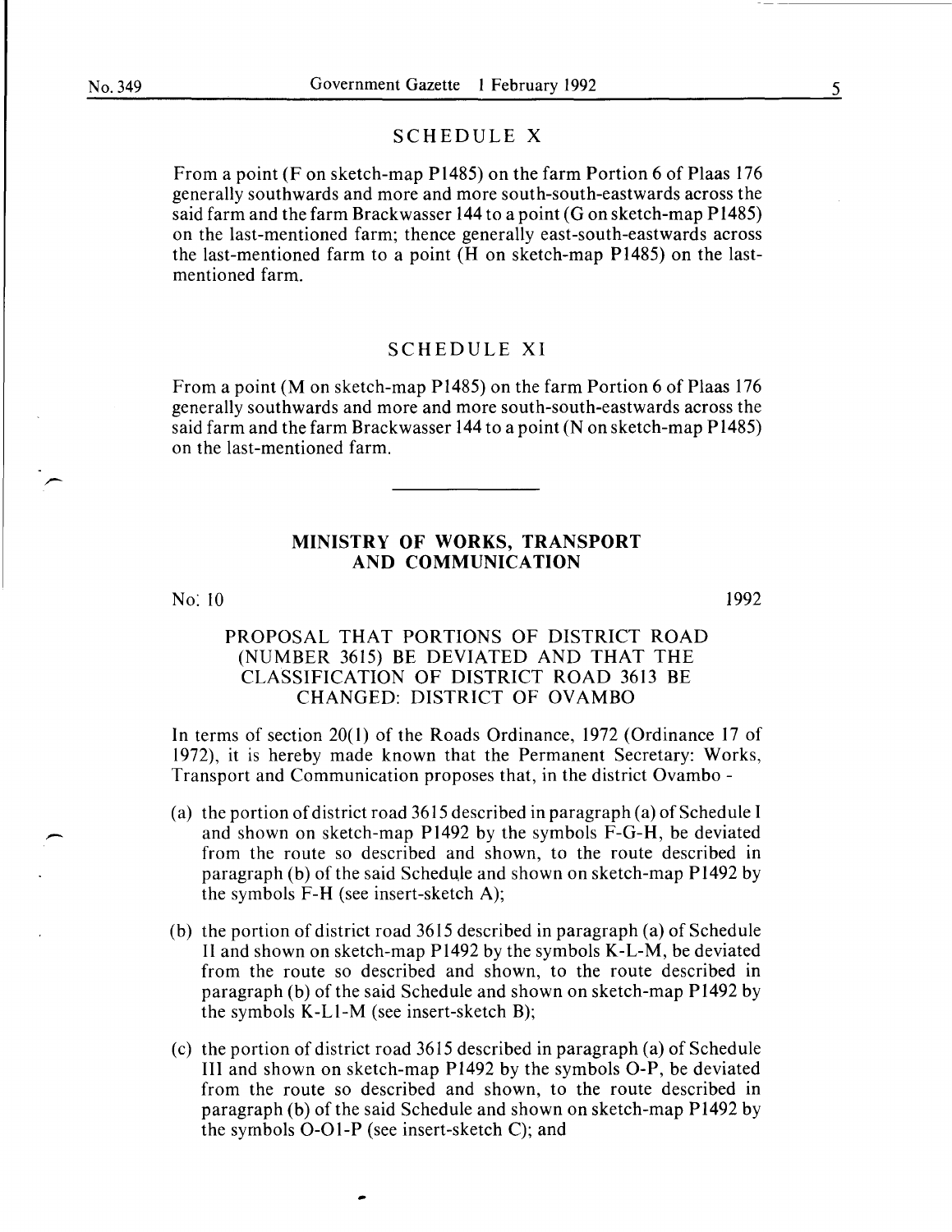(d) the classification of district road 3613 described in Schedule IV and shown on sketch-map Pl492 by the symbols A-B-C be changed to main road 111.

A copy of this notice and the said sketch-map, being a sketch-map of the area concerned on which the roads to which the proposal refers and other proclaimed, minor and private roads in that area are shown, shall for the full period of thirty days mentioned below, lie open to inspection at the offices of the Permanent Secretary: Works, Transport and Communication, Windhoek, and the Roads Superintendent, Tsumeb, during normal office hours.

Every person having any objection to the above-mentioned proposal is hereby commanded to lodge his or her objection in writing, with the grounds upon which it is based clearly and specifically therein stated, with the Senior Control Officer (Proclamations) of the Department of Transport, Private Bag 12005, Ausspannplatz, 9000, within a period of thirty days from the date of publication of this notice.

# SCHEDULE I

- (a) From a point (F on sketch-map P1492) generally west-north-westwards and more and more westwards to a point (G on sketch-map Pl492); thence generally westwards and more and more west-south-westwards to a point (H on sketch-map P1492).
- (b) From a point (F on sketch-map P1492) generally west-north-westwards and more and more westwards to a point (H on sketch-map P1492).

#### SCHEDULE II

- (a) From a point (K on sketch-map P1492) generally west-south-westwards to a point (L on sketch-map P1492); thence generally westwards to a point (M on sketch-map P1492).
- (b) From a point (K on sketch-map P1492) generally west-south-westwards to a point (L1 on sketch-map P1492); thence generally west-northwestwards to a point (M on sketch-map P1492).

### SCHEDULE III

- (a) From a point (O on sketch-map P1492) generally west-north-westwards to a point (P on sketch-map P1492).
- (b) From a point (O on sketch-map P1492) generally westwards to a point (01 on sketch-map P1492); thence generally west-north-westwards to a point (P on sketch-map P1492).

...

-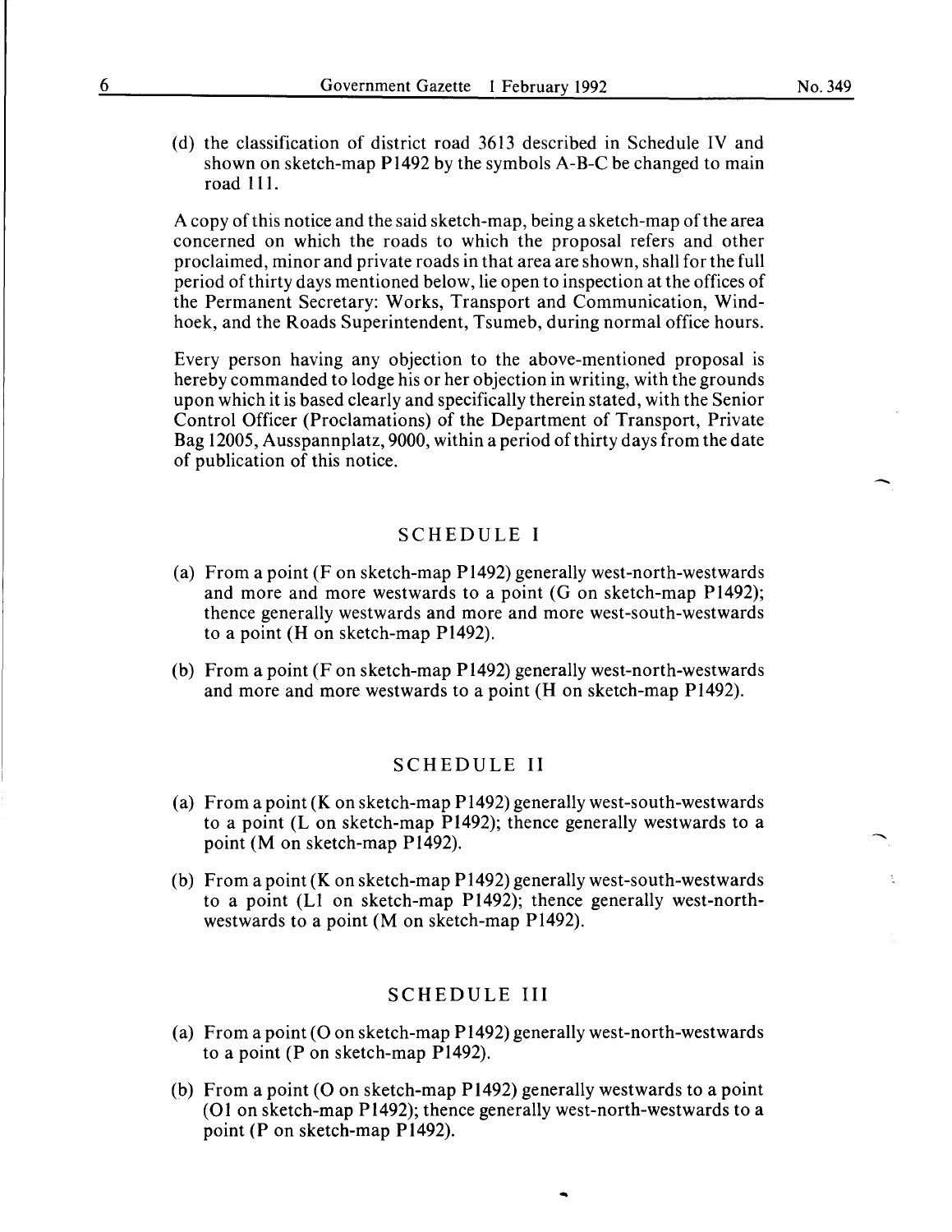#### SCHEDULE IV

From a point (A on sketch-map P1492) on main road 92 in the urban area of Oshakati generally west-south-westwards to a point (B on sketch-map P1492); thence generally westwards to a point  $(C \text{ on sketch-map } P1492)$  at the junction with district road 3615.

#### MINISTRY OF WORKS, TRANSPORT AND COMMUNICATION

No. II

1992

#### CLOSING OF FARM ROAD 1489: DISTRICT OF WINDHOEK

In terms of section 22(2) of the Roads Ordinance, 1972 (Ordinance 17 of 1972), it is hereby made known that the President has under section  $22(1)(c)$ of the said Ordinance, in the district of Windhoek, closed farm road 1489 described in the Schedule and shown on sketch-map P1486 by the symbols Al-A.

The said sketch-map shall at all times lie open to inspection at the office of the Permanent Secretary: Works, Transport and Communication, Windhoek, during normal office hours.

#### SCHEDULE

From a point (AI on sketch-map P1486) on district road 1319 on the farm Veronica 90 generally north-north-eastwards across the said farm to a point (A on sketch-map Pl486) on the said farm.

#### MINISTRY OF WORKS, TRANSPORT AND COMMUNICATION

No. 12

1992

## DEVIATION OF A PORTION OF TRUNK ROAD 6/l AND AMENDMENT OF THE WIDTH OF THE ROAD RESERVE OF A PORTION OF TRUNK ROAD 6/1: DISTRICT OF WINDHOEK

It is hereby made known-

(a) in terms of section 22(2) of the Roads Ordinance, 1972 (Ordinance 17 of 1972), that the President has under section  $22(1)(c)$  of the said Ordinance, in the district of Windhoek, deviated the portion of trunk road  $6/1$  described in paragraph (a) of Schedule I and shown on sketch-map Pl488 by the symbols A-Al-B, from the route so described and shown,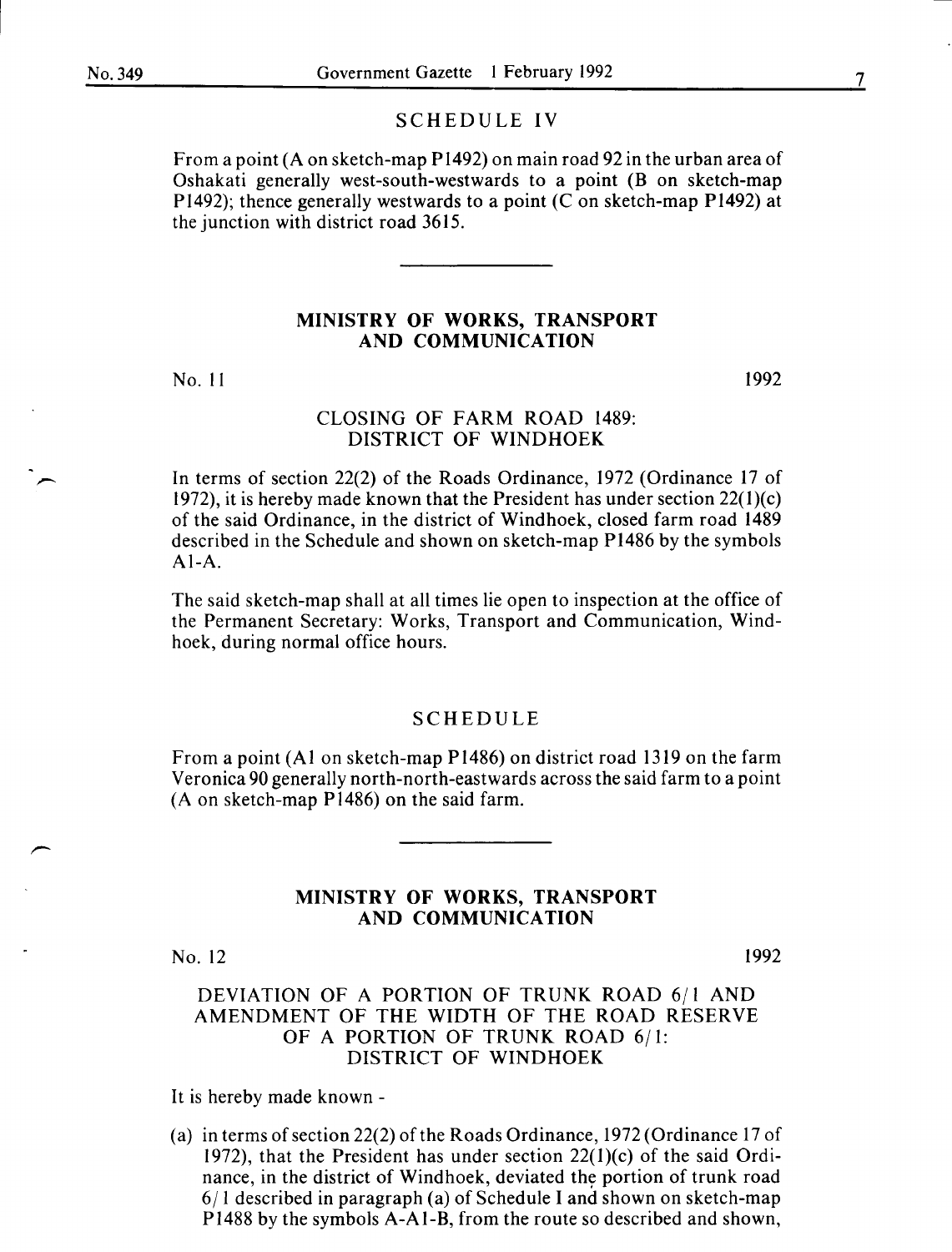to the route described in paragraph (b) of the said Schedule and shown on sketch-map Pl488 by the symbols A-B.

(b) in terms of section 3(4)(b) of the said Ordinance that the President has under section 3(4)(a) of the said Ordinance increased the width of the road reserve of a portion of trunk road 6/1 according to the co-ordinates indicated on sketch-map Pl488 and described in Schedule II.

The said sketch-map shall at all times lie open to inspection at the office of the Permanent Secretary: Works, Transport and Communication, Windhoek, during normal office hours.

#### SCHEDULE I

- (a) From a point (A on sketch-map Pl488) on the farm Portion 2 of Bellerode 67 generally eastwards across the said farm to a point (AI on sketch-map Pl488) on the said farm; thence generally east-northeastwards across the said farm and the farms Portion 1 of Bellerode 67, Portion 4 of Bellerode 67 and Portion 3 of Bellerode 67 to a point (B on sketch-map Pl488) on the last-mentioned farm.
- (b) From a point (A on sketch-map Pl488) on the farm Portion 2 of Bellerode 67 generally eastwards and more and more east-northeastwards across the said farm and the farms Portion 1 of Bellerode 67, Portion 4 of Bellerode 67 and Portion 3 of Bellerode 67 to a point (B on sketch-map Pl488) on the last-mentioned farm.

#### SCHEDULE II

The co-ordinates mentioned below were measured in metres according to the L.O. 2217 system as shown on sketch-map Pl488:

| Point                       | Y           | X        |
|-----------------------------|-------------|----------|
| А                           | $-23416,68$ | 61398,21 |
| B                           | $-23525,50$ | 61374,19 |
| $\mathcal{C}_{\mathcal{C}}$ | $-23650,49$ | 61322,78 |
| D                           | $-23644,73$ | 61316,50 |
| F.                          | $-23524,44$ | 61365,97 |
|                             |             |          |

-

 $\overline{\phantom{a}}$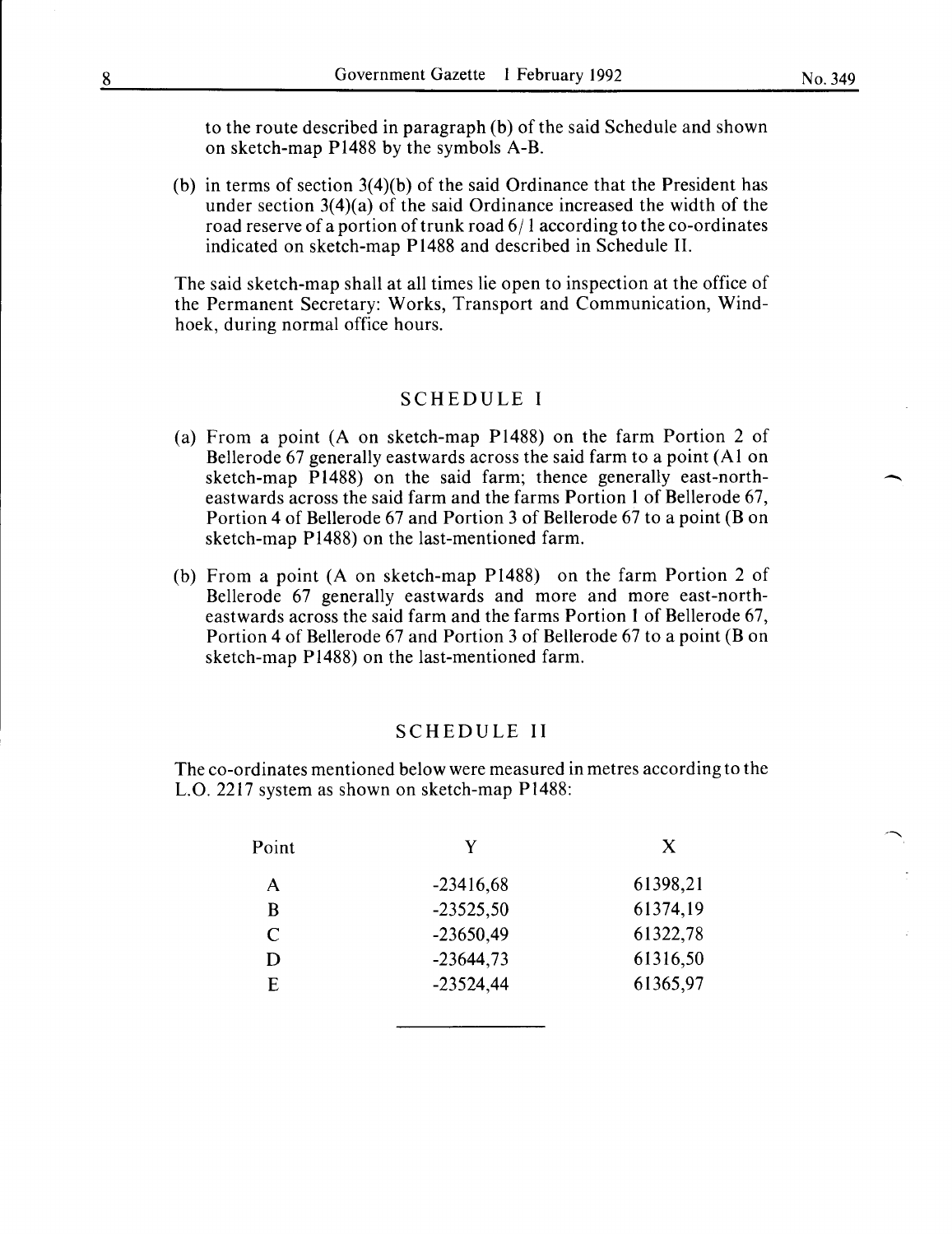#### 9

# **General Notices**

#### **CITY OF' WINDHOEK**

No.3

1992

#### PERMANENT CLOSING OF PORTION 1 OF KUISEB STREET, EROSPARK

Notice is hereby given in terms of Section 183(l)(b)(ii) of the Municipal Ordinance, 1963 (Ordinance No. 13 of 1963) as amended, that the Municipality of Windhoek proposes to close permanently the undermentioned portions as indicated on plan  $P/2709/A$  which lies for inspection during office hours at the office of the Town Planner, Room 702, Municipal Offices, Independence A venue.

#### **Portion 1 of Kuiseb Street, Erospark.**

Objections to the proposed closing are to be served on the Director, Local Authorities and Development Planning, Private Bag 13289, and the Town Clerk, P.O. Box 59, Windhoek, within 30 days after the appearance of this notice in accordance with Article 183(3) of the above Ordinance.

J.G.B. BLIGNAUT TOWN CLERK

No.4

1992

### **PERSONNEL LICENSING**

#### GENERAL

# AIRCREW EXAMINATIONS: ENTRY REQUIREMENTS AND EXAMINATION SCHEDULE: 1992

1. The following requirements will apply to candidates who wish to enter for the first time for the relevant Aircrew examinations or candidates not yet having examination credits.

#### 2. **INSTRUMENT FLIGHT RATING**

- 2.1 The candidate must have completed at least 80 hours as pilot-incommand;
- 2.2 Submit to the Director for Civil Aviation a certificate from a recognised ground school wherein it is certified that he has completed a course or is in the process of completing a course for the relevant examination; or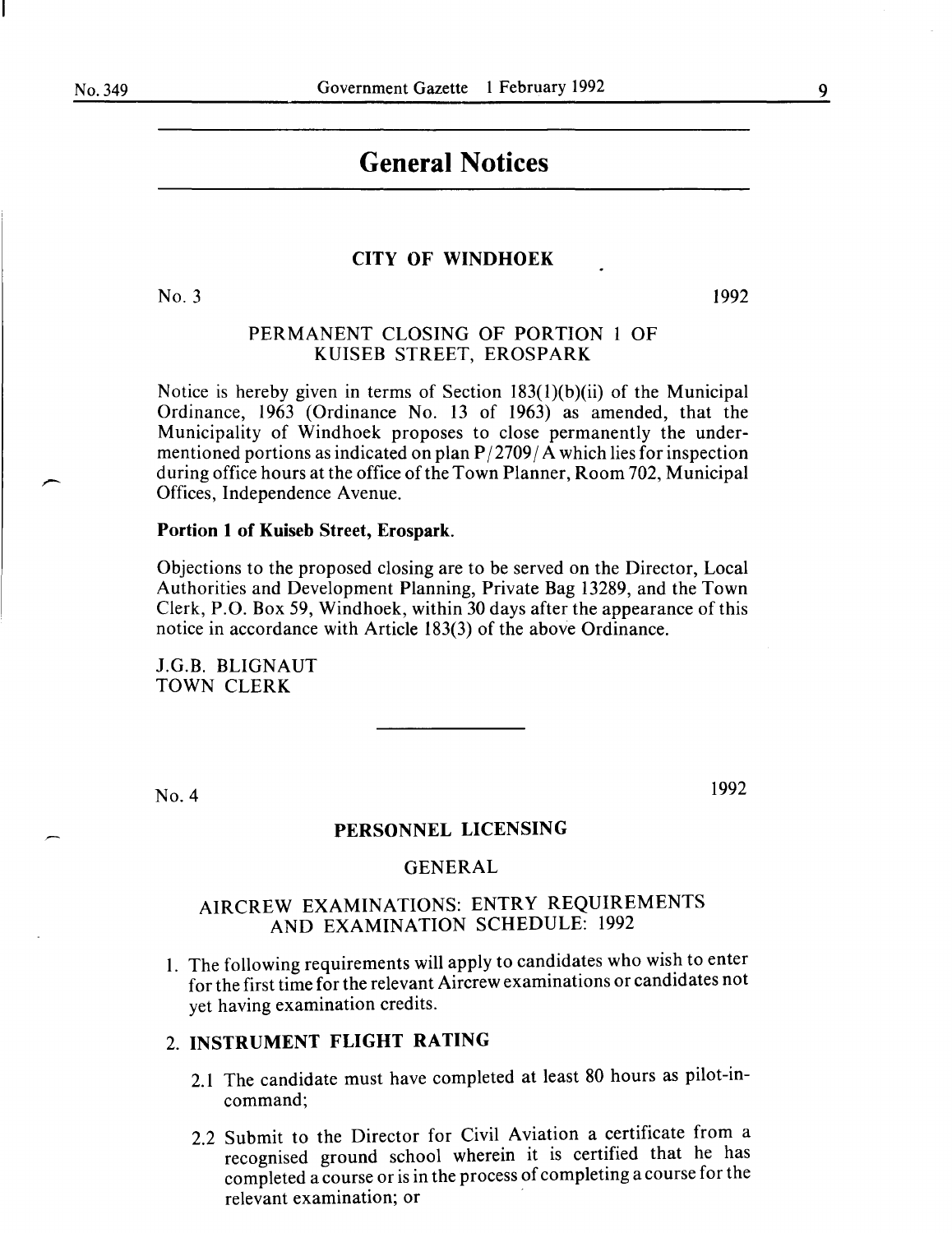2.3 Have attained such a level of experience as to satisfy the Director for Civil Aviation that the candidate may be successful in the relevant examination.

# 3. **COMMERCIAL PILOT'S EXAMINATION (Including Instrument Flight Rating)**

- 3.1 The candidate must have completed at least 110 hours of flight time; or
- 3.2 must submit a certificate as in (2.2) above, or comply with the requirements as in (2.3) above.

# **4. SENIOR COMMERCIAL PILOT'S EXAMINATION**

- 4.1 The candidate must be the holder of a valid Commercial pilot licence;
- 4.2 have completed at least 600 hours of flight time; or
- 4.3 must submit a certificate as prescribed in (2.2) above or comply with the requirements as in (2.3) above.
- 5. When entering for any of the above examinations, the candidate must produce:
	- 5.1 a certificate as prescribed in (3.2); or
	- 5.2 comply with the requirements in (3.3); and
	- 5.3 his logbook or certified copy thereof to substantiate the prescribed flight time.
- 6. The dates on which the examinations will be held during 1992 and the relevant closing dates are as follows:

| DATE OF<br><b>EXAMINATION</b>  | <b>EXAMINATION</b>                                          | <b>CLOSING DATE FOR</b><br><b>APPLICANTS</b> |              |
|--------------------------------|-------------------------------------------------------------|----------------------------------------------|--------------|
|                                |                                                             | <b>FIRST</b>                                 | <b>FINAL</b> |
| $1992.02 - 10 - 11$            | Commercial Pilot with<br><b>Instrument Flight Rating</b>    | 07.02.92                                     | 07.02.92     |
| 1992.02.10-11<br>12.           | Airline Transport Pilot<br>(Senior Commercial Pilot)        | 07.02.92                                     | 07.02.92     |
| $1992.06.15 - 16$              | Commercial Pilot with<br><b>Instrument Flight Rating</b>    | 23.05.92                                     | 30.05.92     |
| $1992.06.15 - 16$<br>$17 - 18$ | <b>Airline Transport Pilot</b><br>(Senior Commercial Pilot) | 23.05.92                                     | 30.05.92     |
| $1992.10.19 - 20$              | Commercial Pilot with<br><b>Instrument Flight Rating</b>    | 26.09.92                                     | 02.10.92     |
| $1992.10.19 - 20$<br>$21 - 22$ | Airline Transport Pilot<br>(Senior Commercial Pilot)        | 26.09.92                                     | 02.10.92     |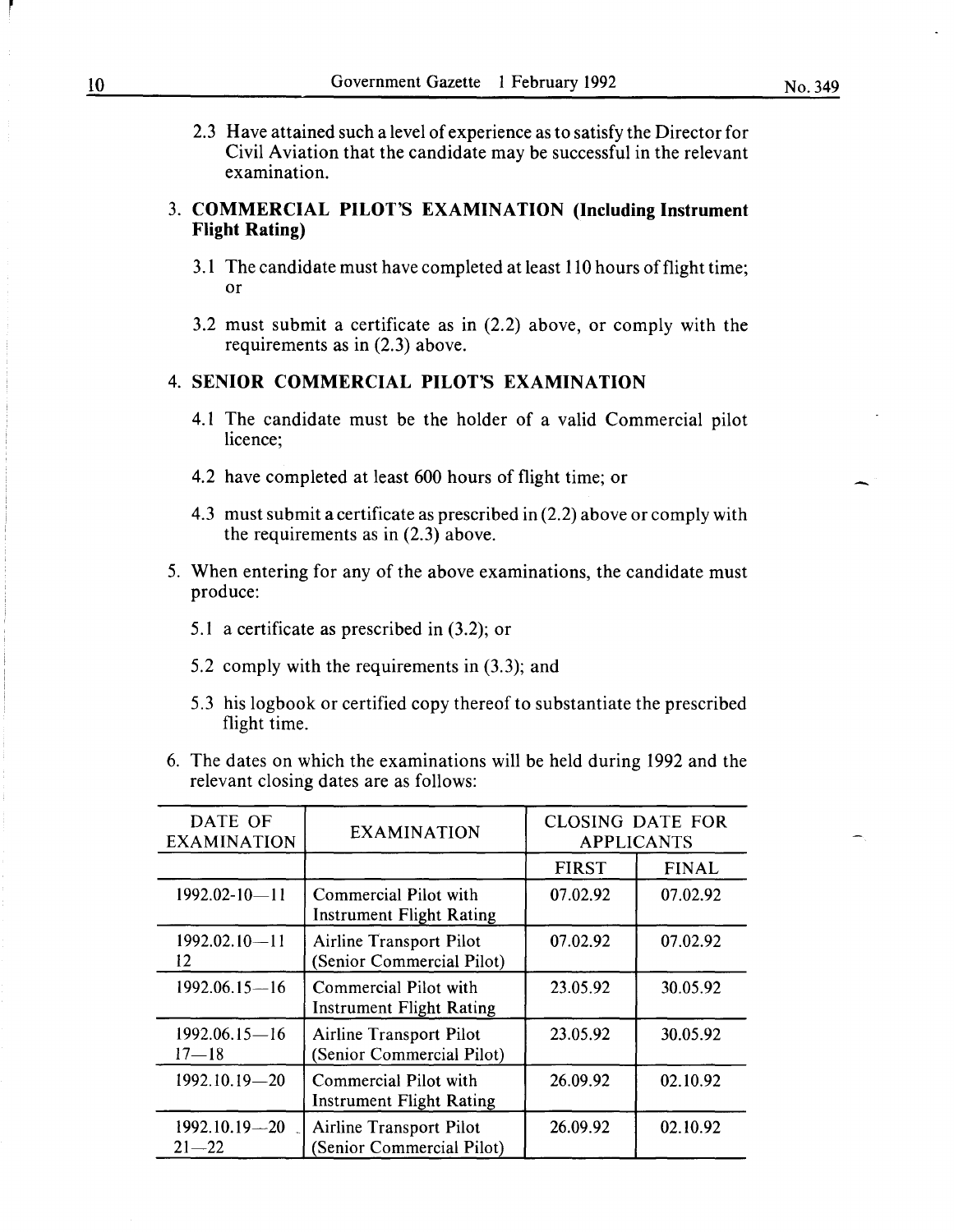- NOTE: The Instrument Flight Rating and Flight Instructors Rating examinations will be written on request by candidates as required. The dates for such examinations can be negotiated with Mr. L. Carstens at telephone number (061) 2082202.
- 7. Applicants must complete a separate application form for each examination type or submit a letter of application, clearly indicating, preferably in printed form:
	- full surname and all initials;
	- ID-number or passport number;
	- $-$  complete DCA reference/licence number;
	- $-$  complete postal address, including the relevant postal code number;
	- telephone numbers (work and residence);
	- $-$  the fee submitted for the relevant examination.
	- 7.1 Postal applications must be submitted to:

The Director-General Civil Aviation Directorate Private Bag 12005 Windhoek ATTENTION: MR. L. CARSTENS

- 7.2 These applications must be forwarded, with due allowance for postal delays, to arrive at the Director's office on or before the prescribed examination closing dates. Cheques and postal orders must be crossed and be payable to the Department of Transport.
- 7.3 If payment is made by cheque and a bank refuses to accept or honour such cheque, the applicant's application will be considered cancelled and he/ she will not be allowed to write the examination.
- 8. When payment is made at a State airport it is the applicant's responsibility to submit the application form/ letter together with a copy of the relevant receipt, to the office of the Civil Aviation Directorate before the relevant prescribed examination closing date. These documents can be telefaxed to (061) 38885.
- 9. Regulation 1.16 of the Air Navigation Regulations, 1976 as amended, stipulates that both the written application and payment for an examination entry must be received at the office of the Director-General: Transport on or before the relevant closing date.
- 10. A second (final) examination closing date, one week later than the first (official) closing date, (where indicated) will permit the Commissioner for Civil Aviation to consider the merits of late applications, provided the applicants pay an additional fee for such late application which is equivalent to the relevant prescribed examination fee.
- 11. Applications which are received after the prescribed closing date will not be accepted, regardless of the date such applications were completed or payments effected.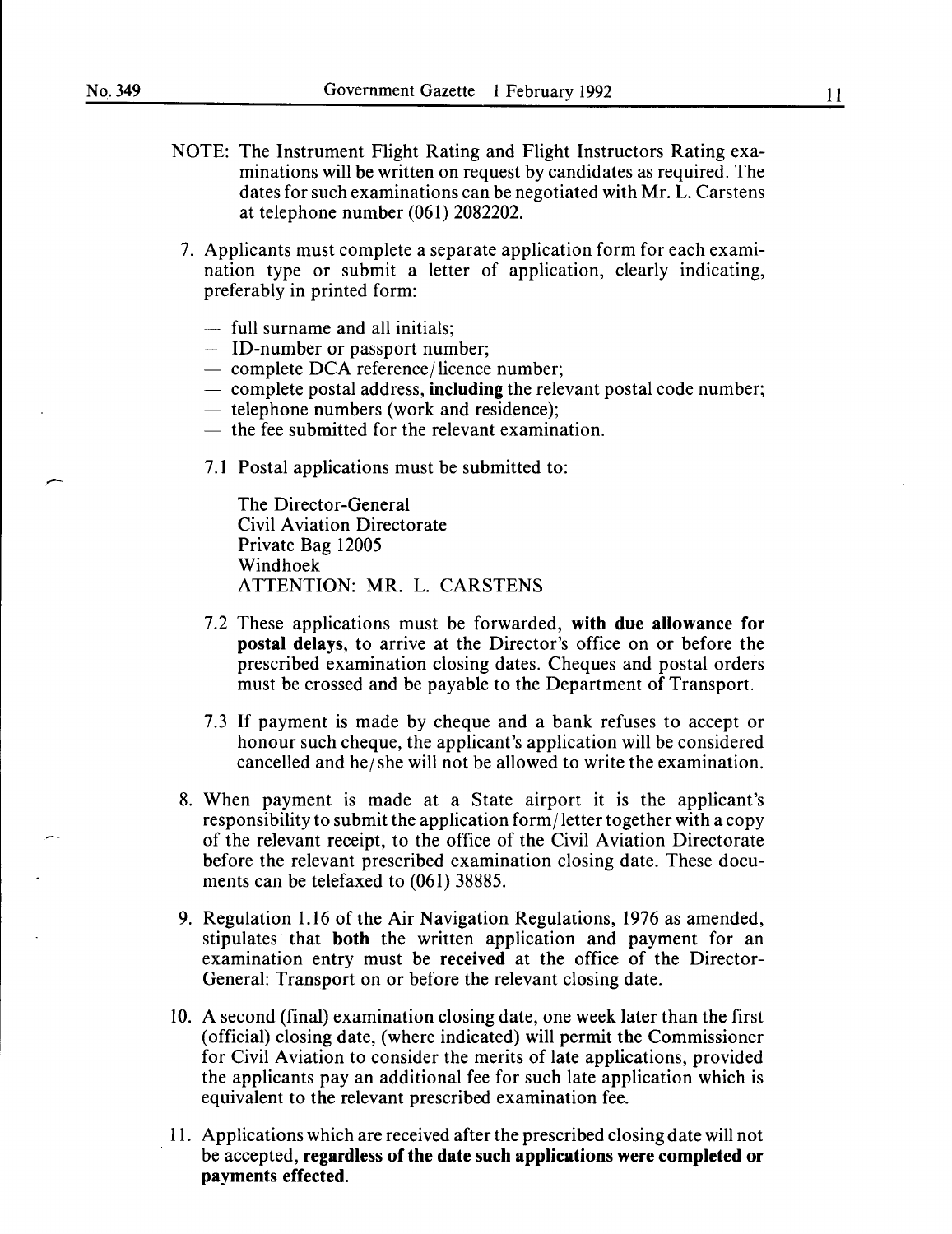12. The above are formal examinations, conducted in accordance with customary examination procedures and requirements, as well as specific Departmental instructions which are supplied to candidates beforehand. Candidates must also please note that the use of programmable calculators/ computers in these examinations are **not permitted.** 

#### **PERSONNEL LICENCING**

#### **GENERAL**

#### EXAMINATION FEES:

- I. The following fees shall apply to exams as indicated from 21 March 1990.
- 2. Commercial pilot with Instrument Flight Rating: R 70,00 for full examination; R40,00 per part of the examination for a re-write (Re-mark: R30,00 per part); NOTE: Both parts of the examination must be written at the first attempt.
- 3. Instrument Flight Rating: R40,00 (Re-mark: R15,00).
- 4. Flight Instructor Rating: R8,00 per paper (Re-mark: R8,00 per paper). VENUE: Lecture Room Technical Section Department of Transport Snyman Circle Windhoek.
- 6. Flight Engineer: R24,00 for the full examination (Re-mark: R20,00 per paper).
- 7. Special examination: R20,00 per paper. NOTE: Applications for re-marking should be submitted within 30 days from the notification of examination results. No late requests will be considered.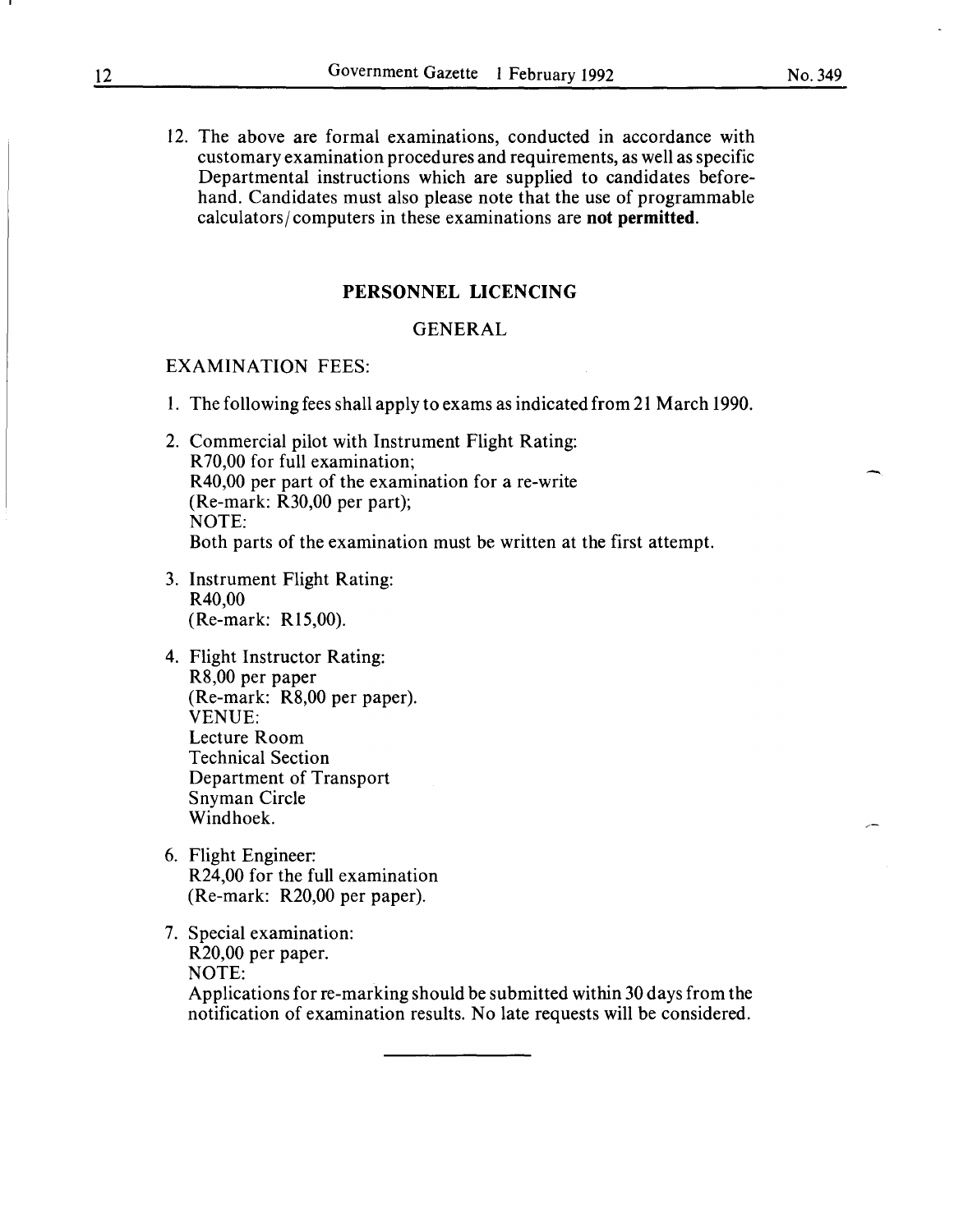$\overline{\phantom{a}}$ 

No. 5

1992

### BANK OF NAMIBIA

#### *S'l'ATEIIENT OF ASSETS AND LIABILITIES AS AT THE CLOSE OF BUSINESS ON 31 DECEMBER 1991*

|                                                                                                                                                                       | $31 - 12 - 1991$                                                    | <u>30-11-991</u>                                                    |
|-----------------------------------------------------------------------------------------------------------------------------------------------------------------------|---------------------------------------------------------------------|---------------------------------------------------------------------|
| <u>Liabilities</u>                                                                                                                                                    | R                                                                   | R                                                                   |
| Share Capital<br><i>General Reserve</i><br>Revaluation Reserve<br>Special Reserve                                                                                     | 20,765,471<br>147,699<br>488,300<br>443,096                         | 14, 165, 471<br>147,699<br>240,158<br>443,096                       |
| <i>Deposits:</i>                                                                                                                                                      |                                                                     |                                                                     |
| <i>Government</i><br>Bankers - Current<br>- Reserve<br>Other                                                                                                          | 135,569,208<br>990<br>18,145,000<br>715,597                         | 101,578,682<br>2,416<br>19,371,000<br>715,597                       |
| Allocation of Special<br>Drawing Rights                                                                                                                               |                                                                     |                                                                     |
| <i>Other Liabilities</i><br>TOTAL LIABILITIES                                                                                                                         | 1,848,366<br>178, 123, 727                                          | <u>1,272,201</u><br>137,936,320                                     |
| <u>ASSETS</u>                                                                                                                                                         |                                                                     |                                                                     |
| <i>External:</i>                                                                                                                                                      |                                                                     |                                                                     |
| Rand Coin<br>Balances with other banks<br>IMF - Reserve tranche<br>- Special drawing rights<br>- Rand Subscription<br>Investments - Rand Currency<br>- Other Currency | 236,026<br>163,074<br>37,885<br>657,634<br>151,656,363<br>7,464,951 | 263,815<br>201,289<br>37,445<br>657,634<br>111,635,363<br>6,443,138 |
| <i>Domestic:</i>                                                                                                                                                      |                                                                     |                                                                     |
| <i>Loans and advances</i><br><i>Claims on the Government</i><br><i>Fixed assets</i><br><i>Other assets</i><br><i>TOTAL ASSETS</i>                                     | 9,019,237<br>8,888,557<br><u>178,123,727</u>                        | 8,933,934<br>9,763,702<br><u>137,936,320</u>                        |

ERIK Karlst*on* 

*ACTING GOVERNOR* 

*GENERAL MANAGER*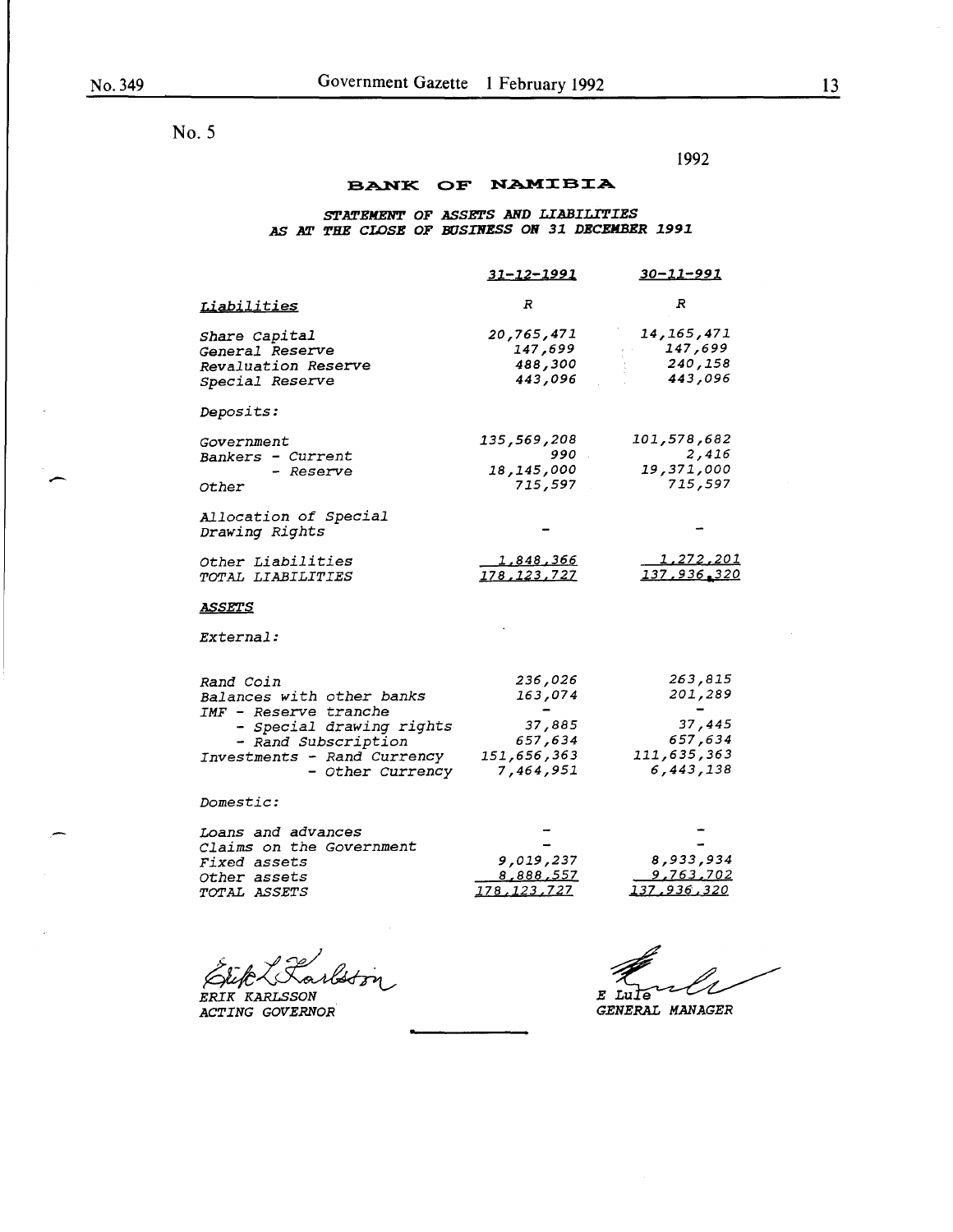#### **MUNICIPALITY OF WINDHOEK**

No. 6 1992

#### AMENDMENT OF ELECTRICITY SUPPLY REGULATIONS

The council of the Municipality of Windhoek has under section 244(5) of the Municipal Ordinance, 1963 (Ordinance 13 of 1963), further amended the Model Electricity Supply Regulations promulgated under Government Notice 109 of 1957, and applied to the said Municipality by Government Notice 51 of 1958, as set out in the Schedule.

The said amendments have been approved by the President under section 243 of the said Municipal Ordinance, 1963.

#### SCHEDULE

Appendix F is hereby amended by -

(a) the substitution for item  $5(a)$  of the following item:

"5. (a) TARIFF  $I -$  DOMESTIC

For the supply of electricity at low voltage to all *bona fide*  domestic consumers who use current for purposes of a domestic nature in private dwellings, flats or flatlets:

(i) Basic charge:

In respect of premises where a meter other than a prepaid meter is installed: Every consumer shall pay a monthly basic charge in accordance with the following scale, based on the nominal rating(s) of the municipal miniature circuit breaker(s) through which all current consumed at the consumer's installation shall pass:

(aa) For single-phase connections with miniature circuit breaker rating of:

| 10 ampere      | R <sub>11</sub> ,60         |
|----------------|-----------------------------|
| 15 ampere      | R <sub>17,75</sub>          |
| 20 ampere      | R <sub>29</sub> ,15         |
| 25 ampere      | R35,92                      |
| 30 ampere      | R42,77                      |
| 35 ampere      | R49,62                      |
| 40 ampere      | R56,46                      |
| Over 40 ampere | R56,46 plus R1,37 for every |
|                | additional ampere.          |
|                |                             |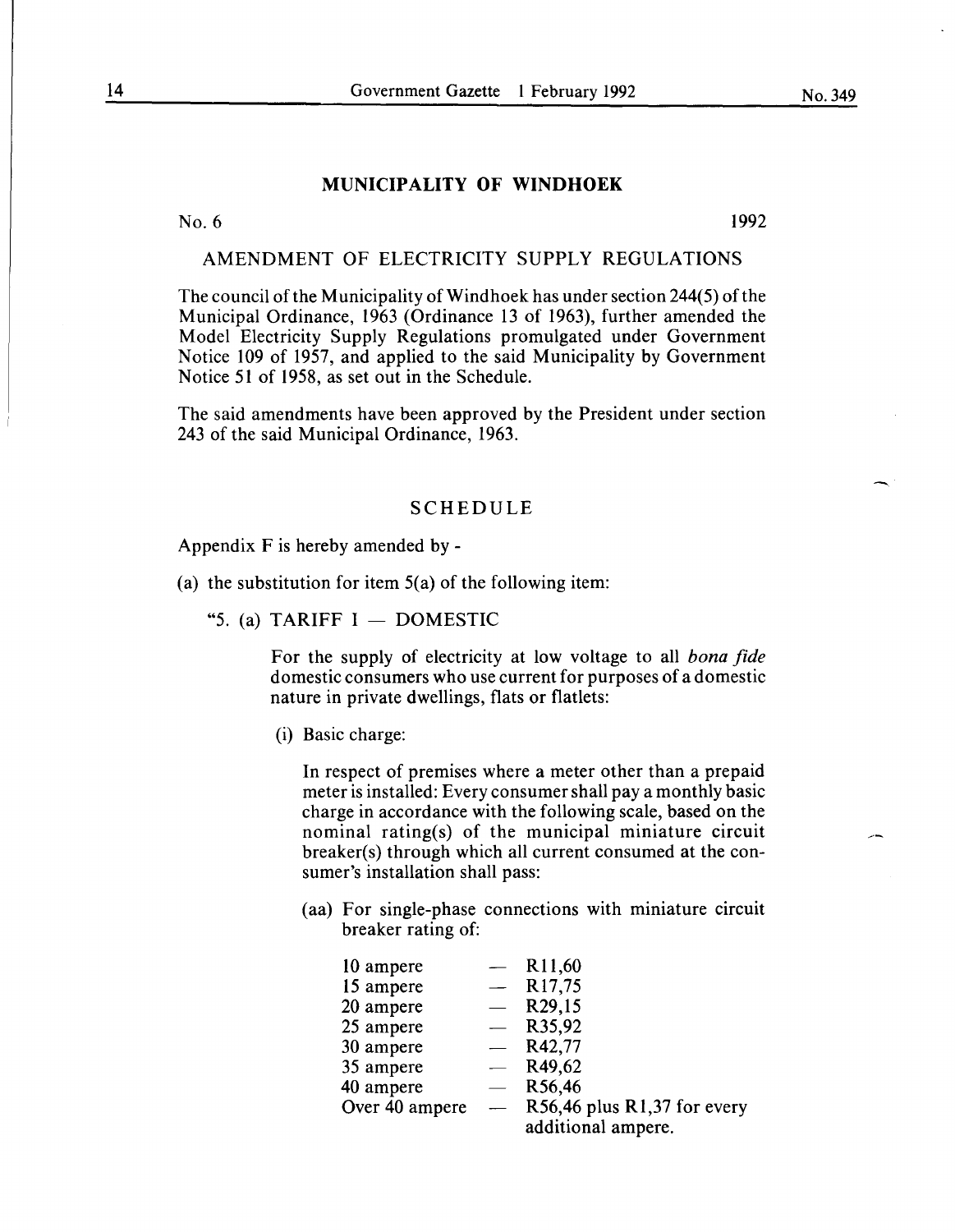- (bb) For two- and three-phase connections the ampere ratings of the controlling main circuit breakers on each phase shall be added together and the charge, made in respect of the summated ratings, shall be as for paragraph (aa).
- (ii) Unit charge:
	- (aa) In respect of premises where a meter other than a prepaid meter is installed: In addition to the basic charge, all units consumed shall be charged at R0,0858 per unit.
	- (bb) In respect of premises where a prepaid meter is installed: All units purchased for such meter shall be charged at R0,20 per unit.";
- (b) the substitution for item  $5(b)(iv)(i)$  of the following item:
	- "(I) Basic charge:

Rl9,97 per month or part of a month";

- (c) the substitution in item  $5(b)(iv)(2)$  for the amounts "R0,2043" and "R0,1261" of the amounts "R0,2010" and "R0,1240", respectively;
- (d) the substitution for item  $5(c)(i)(b)$  of the following item:
	- "(b) The basic charge shall in all cases be Rl9,97 per kVA or portion thereof, plus a further amount in accordance with the following scale:

| $\overline{\phantom{a}}$ | R 33.28                 |
|--------------------------|-------------------------|
| $\overline{\phantom{0}}$ | R 66,66                 |
| $\overline{\phantom{a}}$ | R 99,94                 |
|                          | R <sub>133</sub> , 31"; |
|                          |                         |

- (e) the substitution for item  $5(c)(ii)(a)$  of the following item:
	- "(a) In addition to the basic charge, an amount of R0,0988 per unit shall be charged in respect of all units consumed.";
- (f) the substitution for item  $5(d)$  of the following item:
	- "5. (d) TARIFF  $III INDUSTRIES$

In respect of the supply of power at low or medium voltage for industrial and manufacturing purposes, and to private and licensed hotels, hospitals and flat buildings with bulk meters;

(i) Basic charge: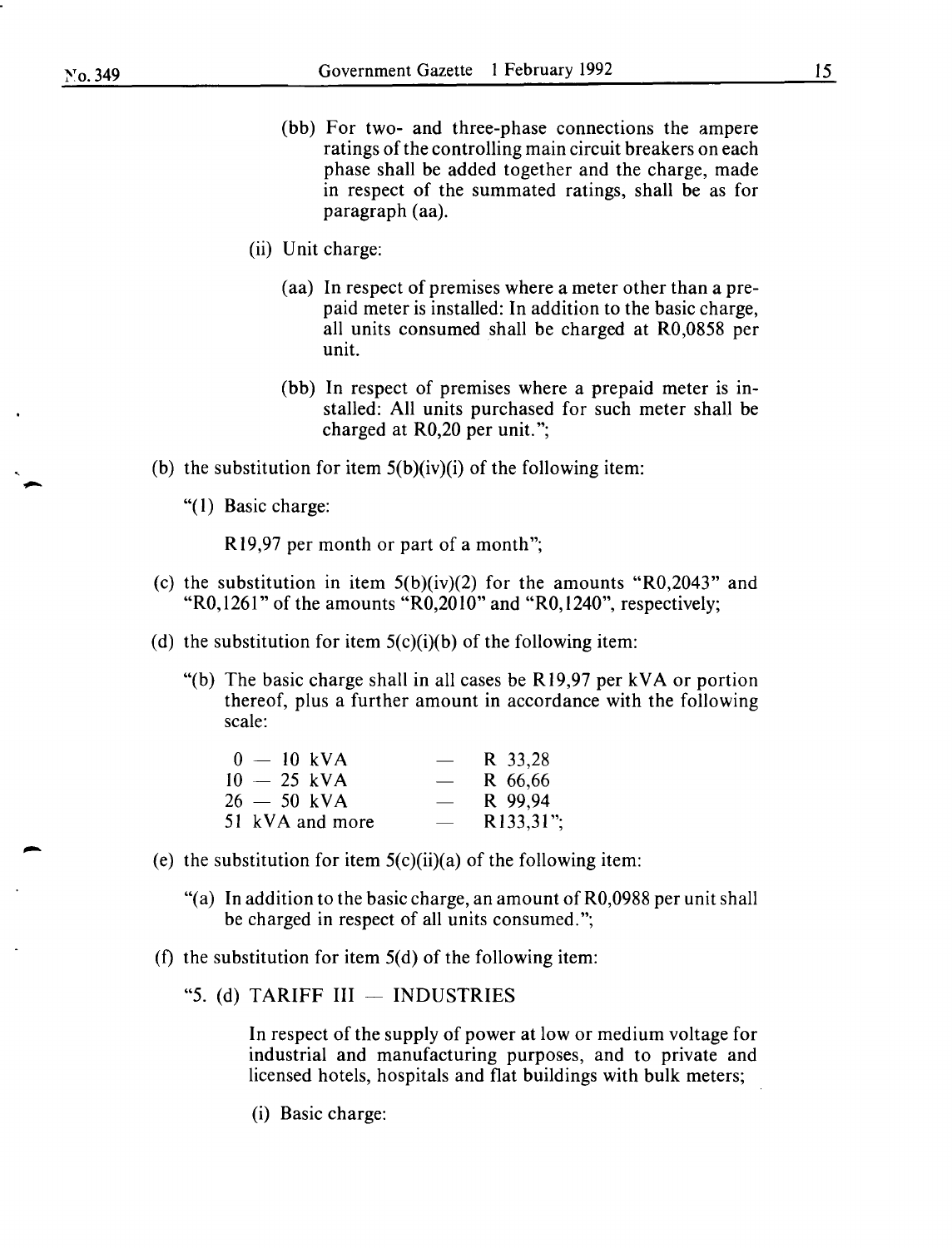-.

Every consumer shall pay a monthly basic charge calculated as follows:

- ( aa) Where circuit breakers have been installed in accordance with the wishes of the consumer, in order to control the demand of the installation, the charge shall be based on the summated rating of the circuit breakers and shall be charged for at the rate of R2,8564 per ampere.
- (bb) Where a k VA demand meter is installed in accordance with the wishes of the consumer, the charge shall be R 18,42 per kVA or portion thereof, registered over any period of 30 minutes during the month by means of a thermal type demand meter: Provided that in the case of single-phase connections the installation shall be fitted with a current demand indicator, and in such cases the maximum kVA demand shall be calculated from the reading of such indicator, assuming the declared voltage of 220/380 volts to be correct.
- (ii) Unit charge:
	- (aa) In addition to the basic charge, an amount of R0,0988 per unit shall be charged in respect of all units consumed.
	- (bb) If the demand is recorded by a k VA demand meter or current demand indicator, the basic charge shall be equal to a basic charge based on 10 kVA.".

No.7

1992

## NOTICE OF RE-UTILISATION OF EXISTING BOREHOLE

Notice is hereby given that **Keller & Neuhaus Trust** Co. **(Pty) Ltd.** of Levinson Arcade, Windhoek, intends applying to the Water Board for a permit to re-utilise an existing borehole on the following property:

| <b>CERTAIN</b>   | : Portion of Erf 2758, Avis Township;                                                |
|------------------|--------------------------------------------------------------------------------------|
| <b>SITUATE</b>   | : In the Municipality of Windhoek<br>Registration Division "K", Republic of Namibia; |
| <b>MEASURING</b> | : 1,8766 (One Comma Eight Seven Six Six) hectares.                                   |

The Applicant intends to abstract 2 200 (Two Thousand Two Hundred) cubic metres of water per annum for a swimming.pool, jacuzzis and related purposes for a Health Clinic.